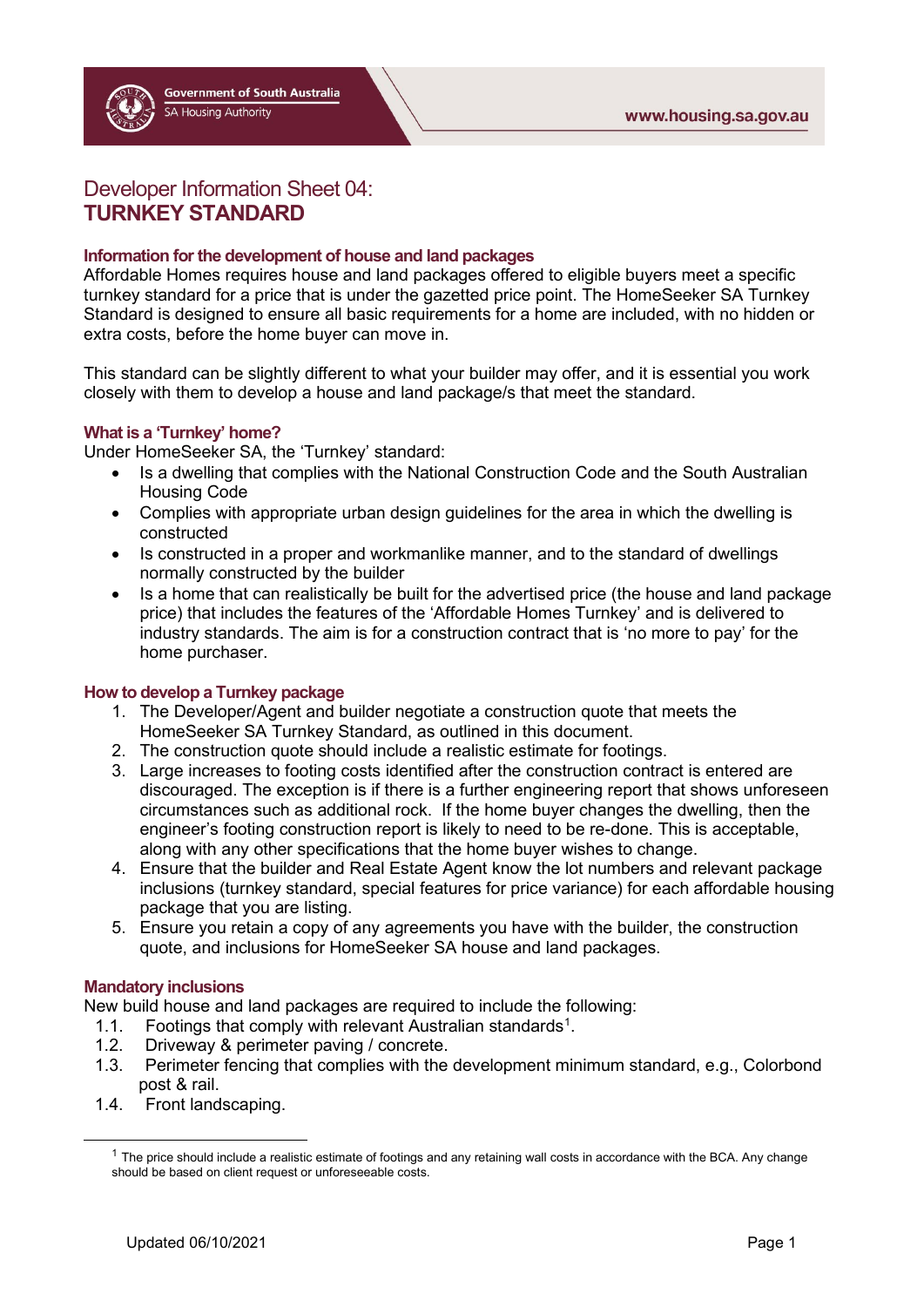- 1.5. Internal floor coverings.
- 1.6. Exterior and interior painting.
- 1.7. Connection to services including:
	- 1.7.1. Sewer connection.
	- 1.7.2. Storm water connection, including any detention tanks required by council.
	- 1.7.3. Water meter.
	- 1.7.4. Electrical connection.
	- 1.7.5. Data point connection (i.e., NBN, modem) at least one.
- 1.8. Connection to a water source other than mains water, meaning one of the following being plumbed to the dwelling:
	- 1.8.1. Rainwater tank including pump & filter; or
	- 1.8.2. Recycled water; or
	- 1.8.3. Connection to a community rainwater tank.
- 1.9. Exterior fittings such as:
	- 1.9.1. Sufficient lighting where a porch, veranda or outdoor entertainment area is situated.
	- 1.9.2. A minimum of 2 exterior taps, one front and one rear.
	- 1.9.3. A suitable clothesline.
- 1.10. Adequate interior fixtures and fittings as to allow for immediate habitation, including:
	- 1.10.1.Adequate number of power points per room.
	- 1.10.2.Oven & Cooktop.
	- 1.10.3.Suitable food preparation area and storage space in kitchen.
	- 1.10.4.Shower and sanitary ware, i.e., all tapware necessary for habitation.
	- 1.10.5.Dual flush toilet suite.
	- 1.10.6.Laundry plumbing including tapware.
	- 1.10.7.Wet area tiling to the BCA standard.

#### **Suggested inclusions**

Where possible, we recommend items such as the following could be included to improve ongoing affordability and liveability:

- 2.1. Higher star rating than required by the Building Code of Australia (ie. above the current minimum of R3.0 insulation in ceilings and R1.5 in walls for brick veneer construction).
- 2.2. Optimum siting and orientation for the minimisation of energy load.
- 2.3. Security features such as security screens, alarm systems and window locks.
- 2.4. Solar hot water systems and solar photovoltaic panelling for other electric appliances.
- 2.5. Shading using verandas, eaves, or "roof over" outdoor entertainment areas.
- 2.6. Rear landscaping or levelling and layer of loam.
- 2.7. Any other features that are offered as 'bonus features' for all other purchasers in the development. Common examples would be rear landscaping, air-conditioning or other upgrades.

#### **Disclaimer**

Customers may upgrade or delete items on the mandatory inclusions list, as agreed with the builder and developer.